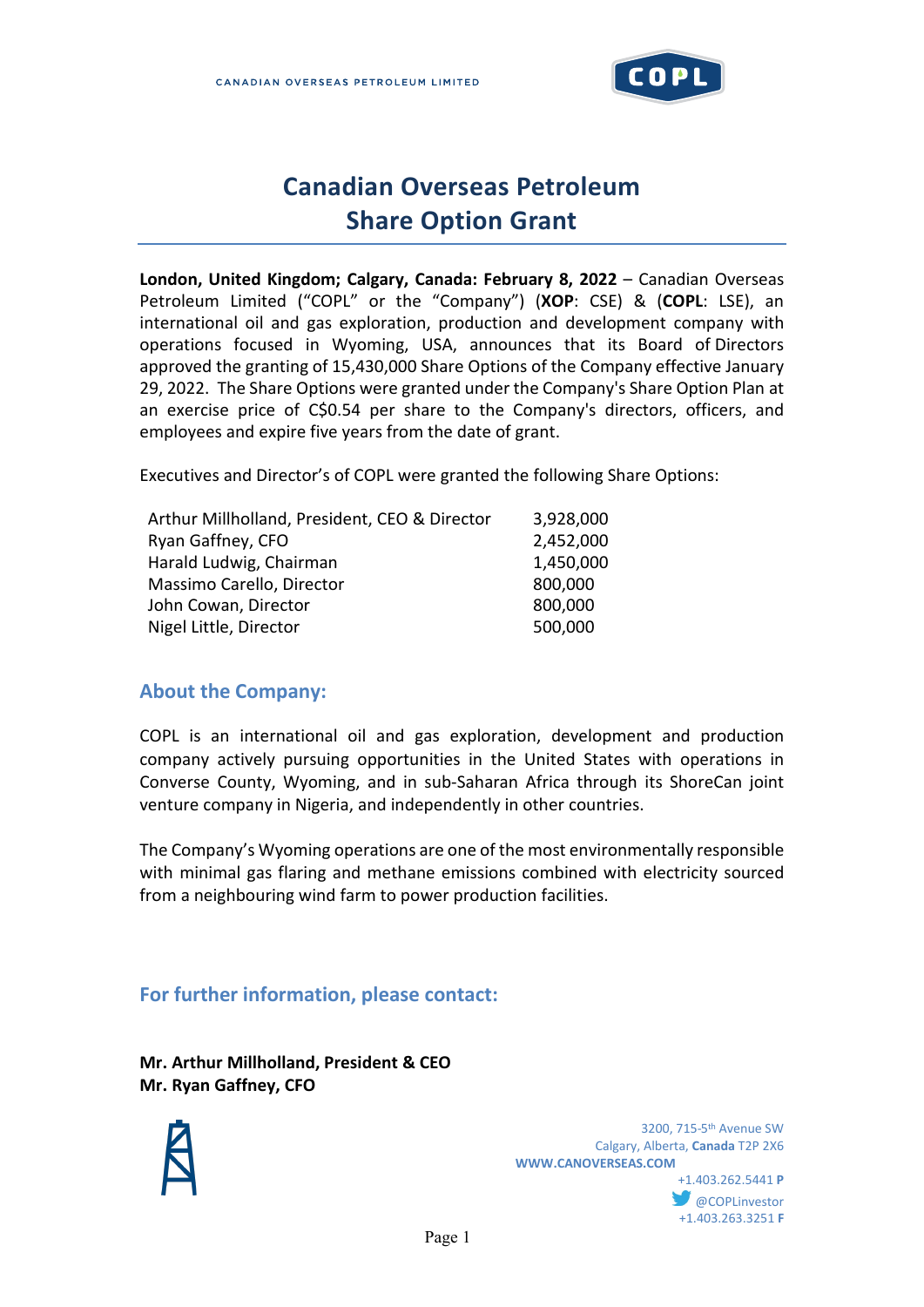Canadian Overseas Petroleum Limited Tel: + 1 (403) 262 5441

## **Cathy Hume**

CHF Investor Relations Tel: +1 (416) 868 1079 ext. 251 Email: [cathy@chfir.com](mailto:cathy@chfir.com)

#### **Charles Goodwin**

Yellow Jersey PR Limited Tel: +44 (0) 7747788221 Email: [copl@yellowjerseypr.com](mailto:copl@yellowjerseypr.com)

#### **Peter Krens**

Equity Capital Markets, Tennyson Securities Tel: +44 (0) 20 7186 9033

#### **Alex Wood & Keith Dowsing**

Joint Broker Alternative Resource Capital AW: +44 (0) 7559 910872 KD: +44 (0) 7559 910873 **[www.altrescap.com](https://us-west-2.protection.sophos.com/?d=altrescap.com&u=aHR0cDovL3d3dy5hbHRyZXNjYXAuY29tLw==&i=NjE3MTkwZjFlOWZkN2MxMDRiMmJjZDlk&t=dUdUb2l6NmlZbVdyQnJiRHRkRGRIN0NJbDh3Ym04ODZiU3hkRVdjU0RaZz0=&h=00028df708b54f3cb998e141d5e49985)**

#### **Andrew Chubb / Neil Passmore**

Advisors/Joint Brokers Hannam & Partners +44 (0) 20 7907 8500

#### **Tony Loria/Kevin Leonard**

Advisors Eight Capital TL: +1403-268-7433 KL: +1403-268-7428

The Common Shares are listed under the symbol "XOP" on the CSE and under the symbol "COPL" on the London Stock Exchange.

*This news release contains forward-looking statements. The use of any of the words "initial, "scheduled", "can", "will", "prior to", "estimate", "anticipate", "believe", "should", "forecast", "future", "continue", "may", "expect", and similar expressions are intended to identify forward-looking statements. The forward-looking statements contained herein are based on certain key expectations and assumptions made by the Company, including, but not limited to, the ability to raise the necessary funding for operations, delays, or changes in plans with respect to exploration or development projects or capital expenditures. Although the Company believes that the expectations and assumptions on which the forward-looking statements are based are reasonable, undue reliance should not be placed* 



 3200, 715-5th Avenue SW Calgary, Alberta, **Canada** T2P 2X6 **WWW.CANOVERSEAS.COM**

> +1.403.262.5441 **P @COPLinvestor** +1.403.263.3251 **F**